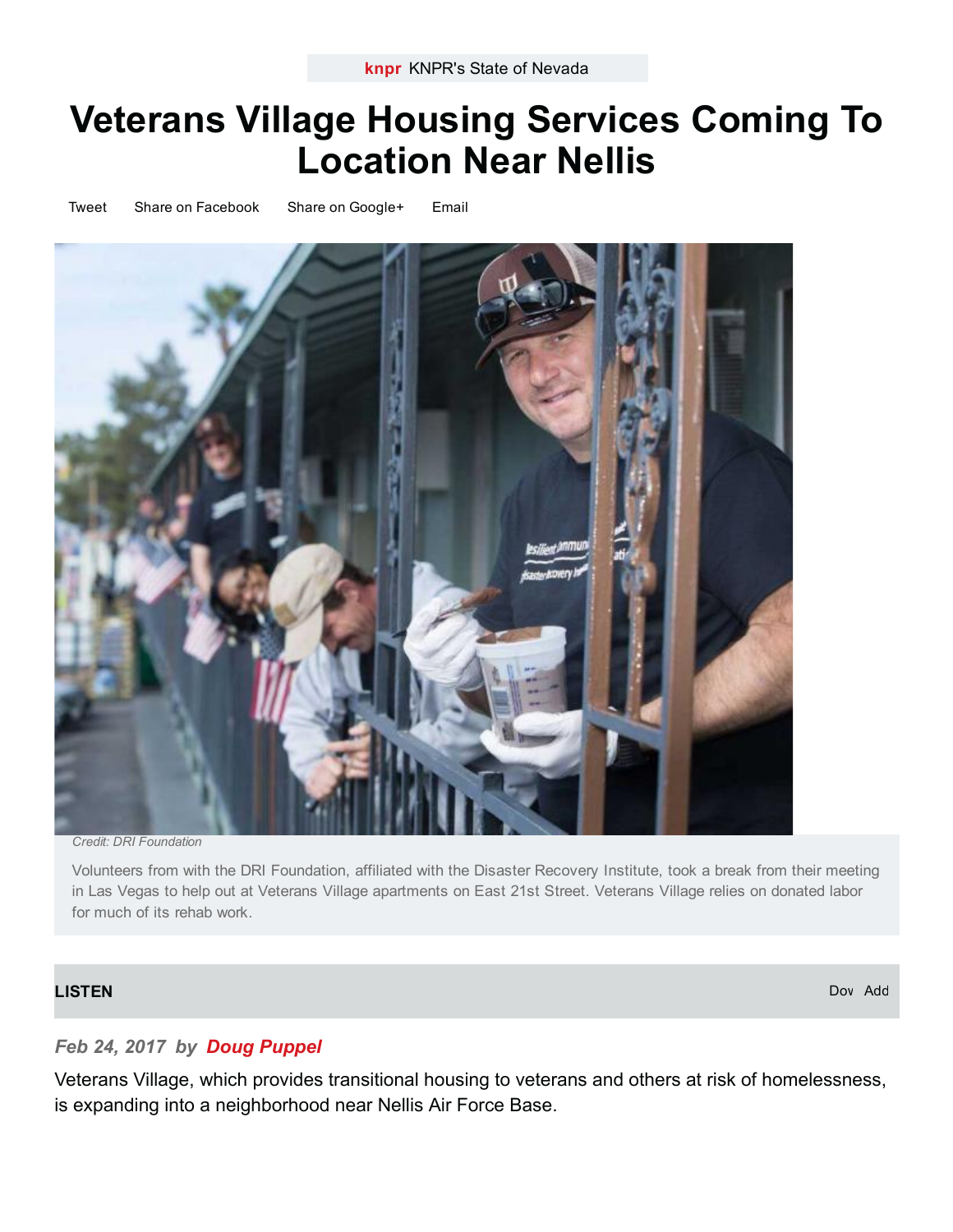The base and nearby Veterans Affairs healthcare services draw indigent veterans to the area, said Arnold Stalk, founder and head of Veterans Village.

He said he expects the old Aviation Motel at Craig Road and Las Vegas Boulevard to reopen as a Veterans Village campus in about a year, after the purchase is completed and the building is rehabilitated.

Stalk said he expects to rely on volunteers for the work, as he has for improvements of the first two campuses.

The location near the air base will be the third Veterans Village and the first outside of downtown Las Vegas. Stalk said he is scouting locations in Henderson for the next Veterans Village expansion

The 52 units near Nellis will bring to 378 the number managed by Veterans Village. Stalk said he plans to up that to 1,000 in three years.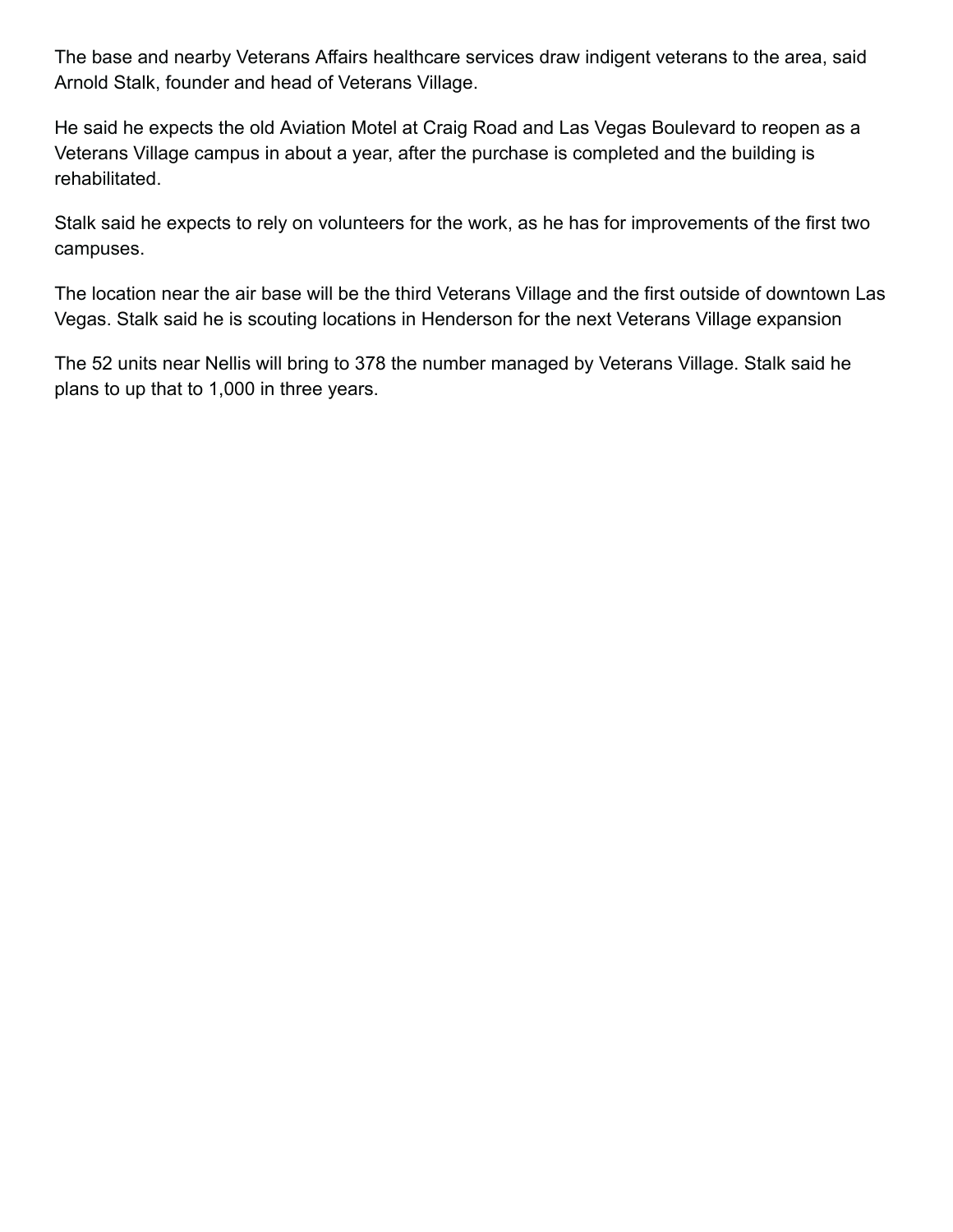